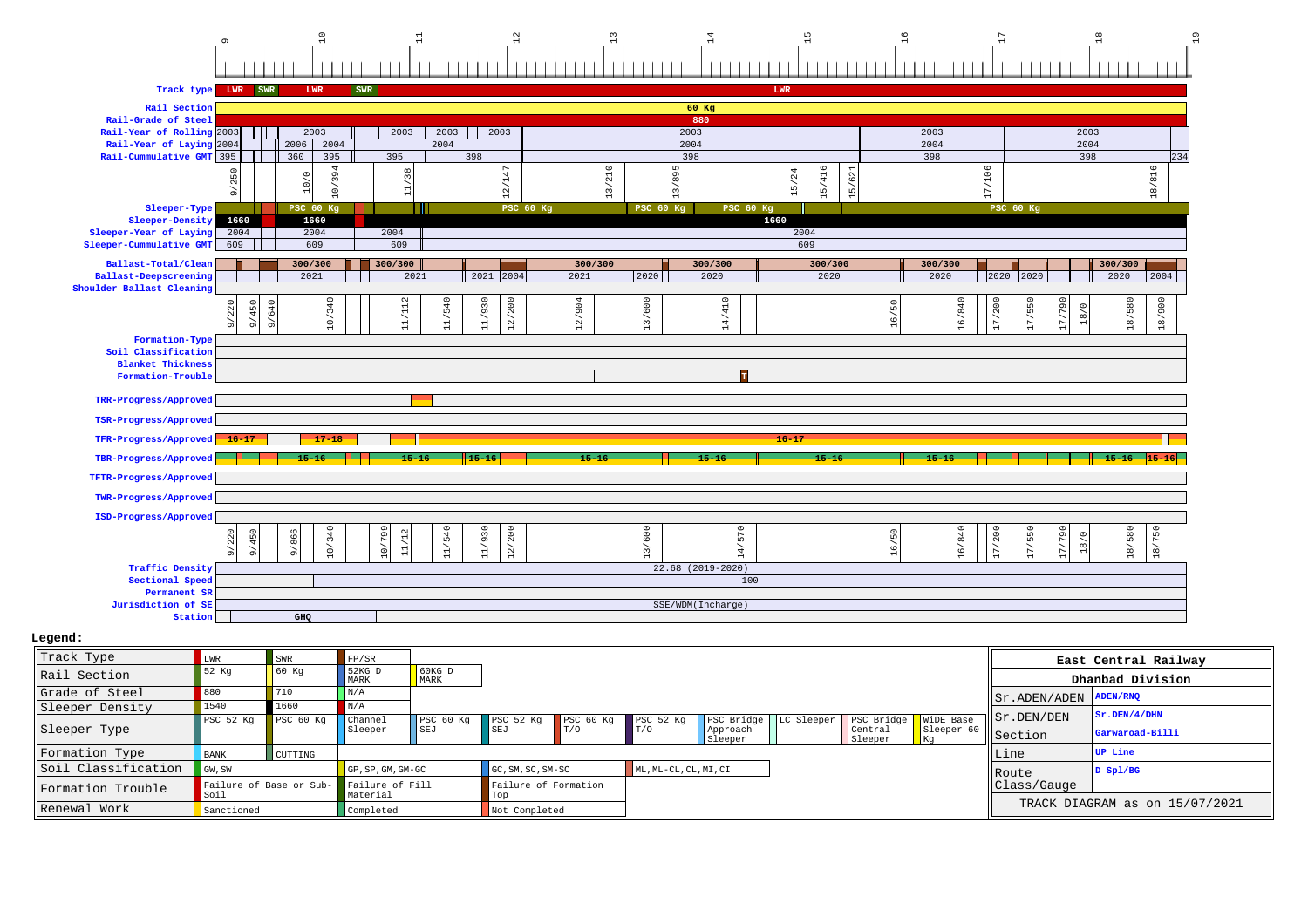

| Track Type          | LWR                  | <b>SWR</b>                              | FP/SR                    |                            |                             |                    |                       |                     |            |                        |                      |                       | East Central Railway           |
|---------------------|----------------------|-----------------------------------------|--------------------------|----------------------------|-----------------------------|--------------------|-----------------------|---------------------|------------|------------------------|----------------------|-----------------------|--------------------------------|
| Rail Section        | 52 Kg                | 60 K <sub>G</sub>                       | $\bigcup$ 52KG D<br>MARK | 60 <sub>KG</sub> D<br>MARK |                             |                    |                       |                     |            |                        |                      |                       | Dhanbad Division               |
| Grade of Steel      | 880                  | 710                                     | $\vert N/A \vert$        |                            |                             |                    |                       |                     |            |                        |                      | Sr.ADEN/ADEN ADEN/RNQ |                                |
| Sleeper Density     | 1540                 | 1660                                    | N/A                      |                            |                             |                    |                       |                     |            |                        |                      |                       | Sr.DEN/4/DHN                   |
|                     | PSC <sub>52</sub> Kq | PSC <sub>60 Kq</sub>                    | Channel                  | PSC 60 Kg                  | PSC <sub>52</sub> Kq        | $PSC$ 60 Kg        | PSC <sub>52 Kq</sub>  | PSC Bridge          | LC Sleeper | PSC Bridge   WiDE Base |                      | $  $ Sr. DEN/DEN      |                                |
| Sleeper Type        |                      |                                         | Sleeper                  | SEJ                        | SET                         | $\blacksquare$ T/O | $\Gamma$ T / O        | Approach<br>Sleeper |            | Central<br>Sleeper     | Sleeper 60<br>$ $ Kg | Section               | Garwaroad-Billi                |
| Formation Type      | <b>BANK</b>          | CUTTING                                 |                          |                            |                             |                    |                       |                     |            |                        |                      | Line                  | <b>UP</b> Line                 |
| Soil Classification | GW, SW               |                                         | GP, SP, GM, GM-GC        |                            | $GC, SM, SC, SM-SC$         |                    | ML, ML-CL, CL, MI, CI |                     |            |                        |                      | <b>IRoute</b>         | $D$ Spl/BG                     |
| Formation Trouble   | Soil                 | Failure of Base or Sub- Failure of Fill | Material                 |                            | Failure of Formation<br>Top |                    |                       |                     |            |                        |                      | Class/Gauge           |                                |
| Renewal Work        | Sanctioned           |                                         | Completed                |                            | Not Completed               |                    |                       |                     |            |                        |                      |                       | TRACK DIAGRAM as on 15/07/2021 |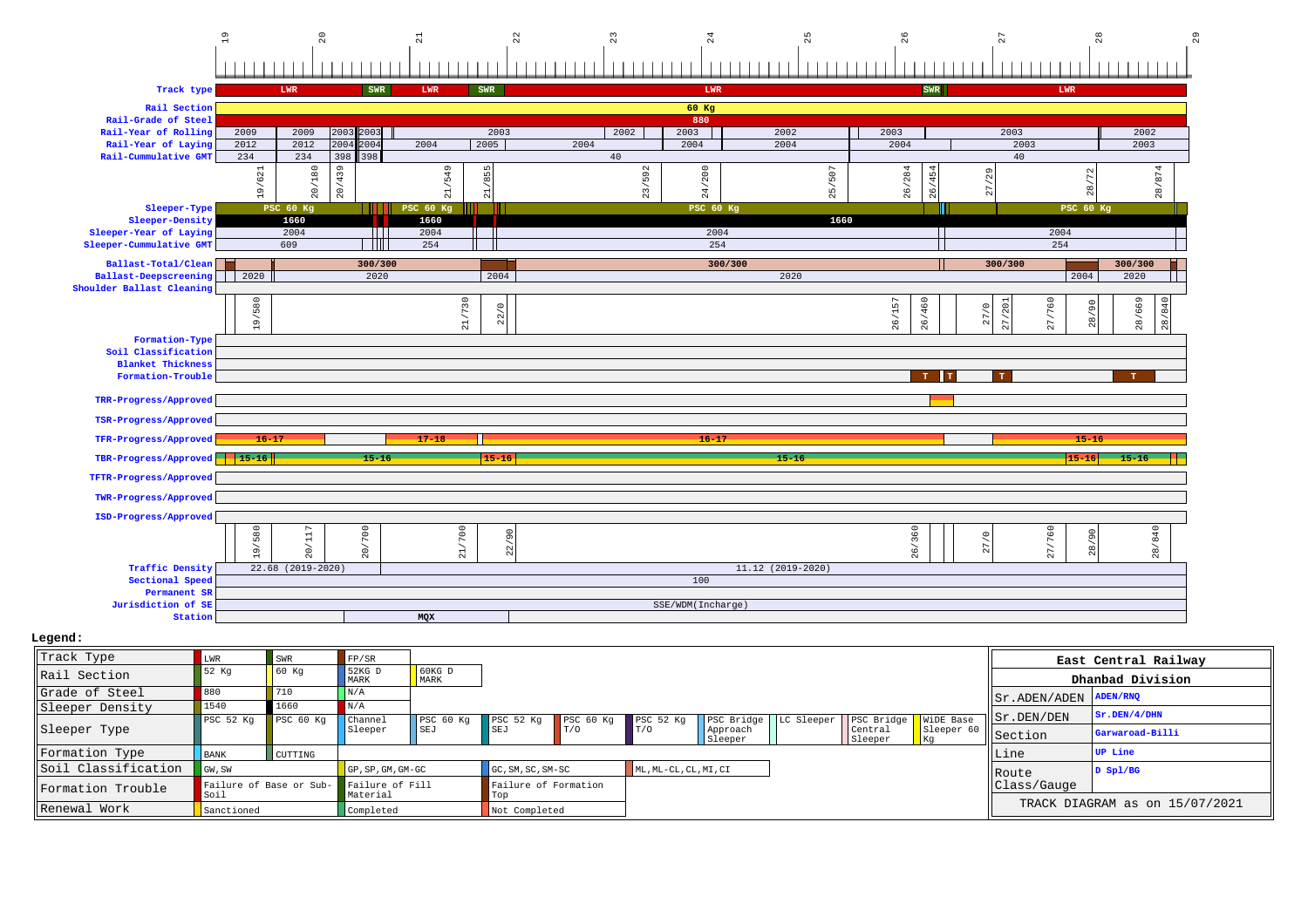

| Track Type          | LWR                             | SWR       | FP/SR                            |                      |                             |           |                       |                     |                                     |                    |               | East Central Railway           |
|---------------------|---------------------------------|-----------|----------------------------------|----------------------|-----------------------------|-----------|-----------------------|---------------------|-------------------------------------|--------------------|---------------|--------------------------------|
| Rail Section        | 52 Kq                           | 60 Kg     | 52KG D<br>MARK                   | $60KG$ D<br>MARK     |                             |           |                       |                     |                                     |                    |               | Dhanbad Division               |
| Grade of Steel      | 880                             | 710       | N/A                              |                      |                             |           |                       |                     |                                     |                    | Sr.ADEN/ADEN  | <b>ADEN/RNQ</b>                |
| Sleeper Density     | 1540                            | 1660      |                                  |                      |                             |           |                       |                     |                                     |                    |               | sr.DEN/4/DHN                   |
|                     | PSC 52 Kg                       | PSC 60 Kg | $\vert$ Channel                  | PSC <sub>60 Kq</sub> | PSC 52 Kg                   | PSC 60 Kg | PSC <sub>52</sub> Kq  | PSC Bridge          | LC Sleeper   PSC Bridge   WiDE Base |                    | Sr.DEN/DEN    |                                |
| Sleeper Type        |                                 |           | Sleeper                          | <b>SEJ</b>           | SEJ                         | T/0       | T/O                   | Approach<br>Sleeper | Central<br>Sleeper                  | Sleeper 60<br>l Kq | Section       | Garwaroad-Billi                |
| Formation Type      | <b>BANK</b>                     | CUTTING   |                                  |                      |                             |           |                       |                     |                                     |                    | Line          | <b>UP</b> Line                 |
| Soil Classification | GW, SW                          |           | $GP$ , $SP$ , $GM$ , $GM$ - $GC$ |                      | GC, SM, SC, SM-SC           |           | ML, ML-CL, CL, MI, CI |                     |                                     |                    | <b>IRoute</b> | D Sp1/BG                       |
| Formation Trouble   | Failure of Base or Sub-<br>Soil |           | Failure of Fill<br>Material      |                      | Failure of Formation<br>Top |           |                       |                     |                                     |                    | Class/Gauge   |                                |
| Renewal Work        | Sanctioned                      |           | Completed                        |                      | Not Completed               |           |                       |                     |                                     |                    |               | TRACK DIAGRAM as on 15/07/2021 |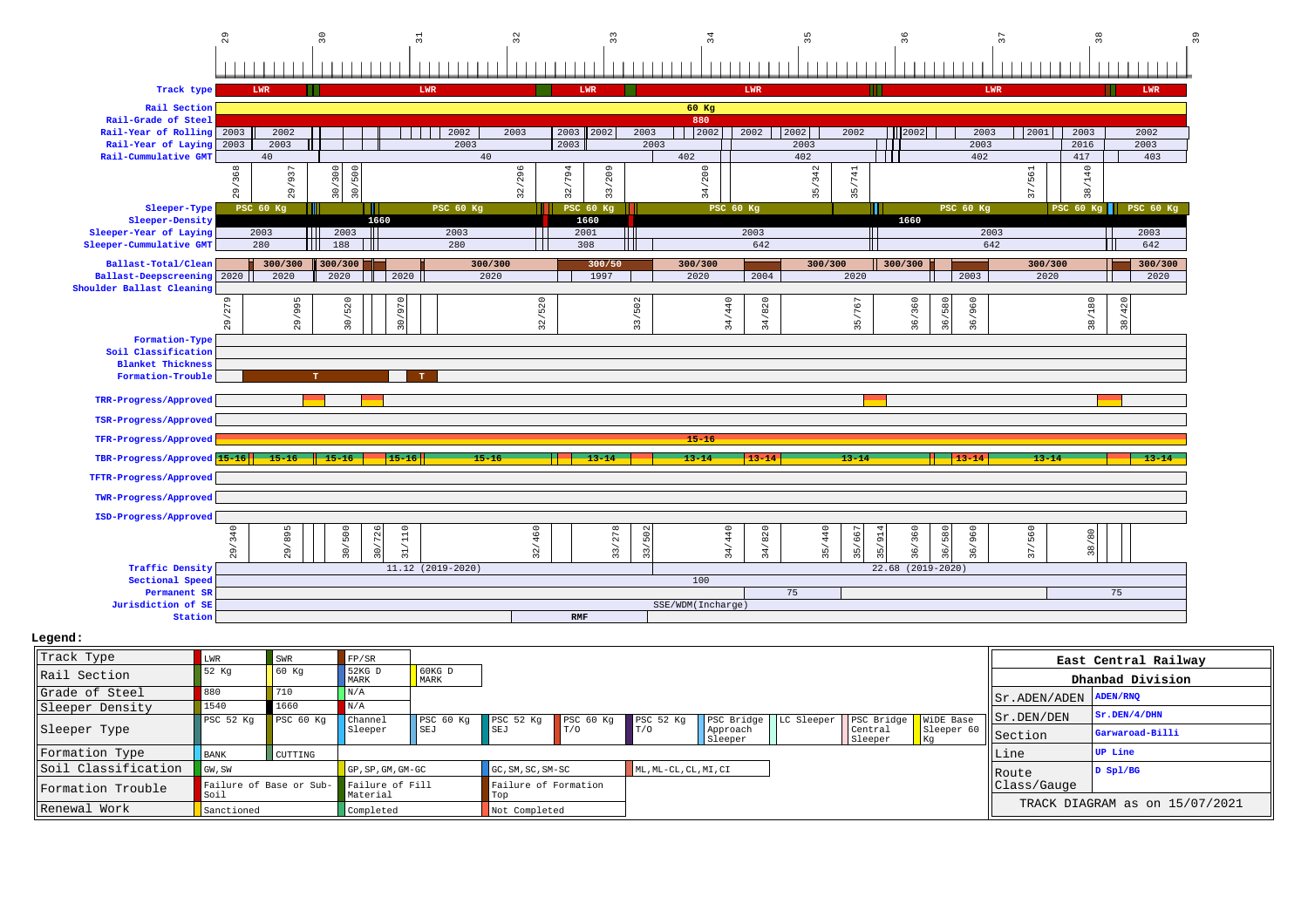

| Track Type          | LWR                             | SWR       | FP/SR                       |                  |                               |                |                       |                     |                         |                    |                  |                                  | East Central Railway           |
|---------------------|---------------------------------|-----------|-----------------------------|------------------|-------------------------------|----------------|-----------------------|---------------------|-------------------------|--------------------|------------------|----------------------------------|--------------------------------|
| Rail Section        | 52 Kq                           | 60 Kq     | $52KG$ D<br>MARK            | $60KG$ D<br>MARK |                               |                |                       |                     |                         |                    |                  |                                  | Dhanbad Division               |
| lGrade of Steel     | 880                             | 710       | N/A                         |                  |                               |                |                       |                     |                         |                    |                  | $  $ Sr. ADEN/ADEN $  $ ADEN/RNQ |                                |
| Sleeper Density     | 1540                            | 1660      | N/A                         |                  |                               |                |                       |                     |                         |                    |                  |                                  | Sr.DEN/4/DHN                   |
|                     | PSC <sub>52 Kq</sub>            | PSC 60 Kg | Channel                     | PSC 60 Kg        | PSC 52 Kg PSC 60 Kg           |                | PSC 52 Kq             | PSC Bridge          | LC Sleeper   PSC Bridge |                    | WiDE Base        | Sr.DEN/DEN                       |                                |
| Sleeper Type        |                                 |           | Sleeper                     | SEJ              | <b>SEJ</b>                    | $\blacksquare$ | T/0                   | Approach<br>Sleeper |                         | Central<br>Sleeper | Sleeper 60<br>Kq | Section                          | Garwaroad-Billi                |
| Formation Type      | <b>BANK</b>                     | CUTTING   |                             |                  |                               |                |                       |                     |                         |                    |                  | Line                             | UP Line                        |
| Soil Classification | GW, SW                          |           | GP, SP, GM, GM-GC           |                  | GC, SM, SC, SM-SC             |                | ML, ML-CL, CL, MI, CI |                     |                         |                    |                  | Route                            | $D$ Spl/BG                     |
| Formation Trouble   | Failure of Base or Sub-<br>Soil |           | Failure of Fill<br>Material |                  | Failure of Formation<br>  Tob |                |                       |                     |                         |                    |                  | Class/Gauge                      |                                |
| Renewal Work        | Sanctioned                      |           | Completed                   |                  | Not Completed                 |                |                       |                     |                         |                    |                  |                                  | TRACK DIAGRAM as on 15/07/2021 |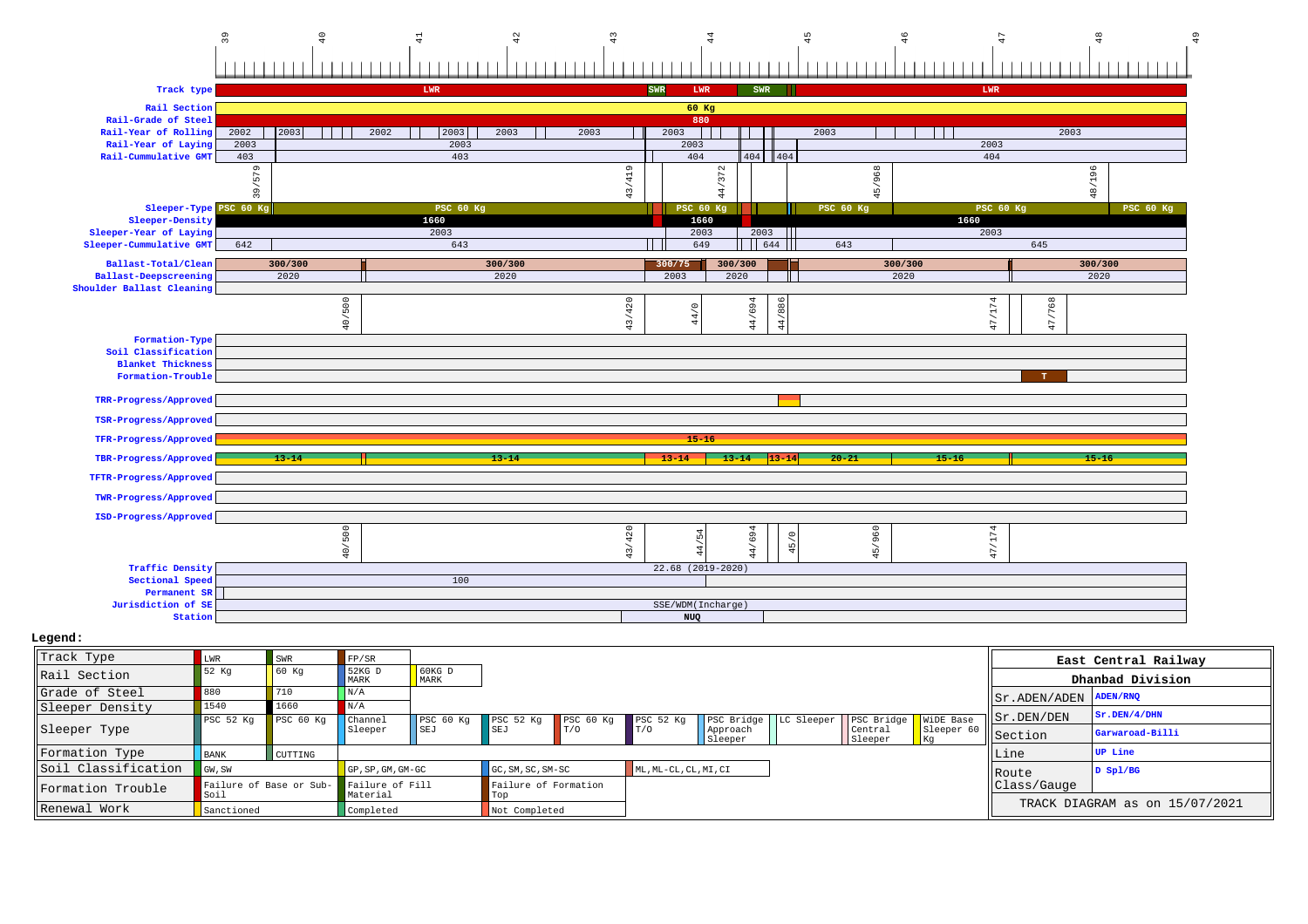

| Track Type          | LWR                             | SWR                  | FP/SR                       |                  |                               |                      |                       |                     |                                     |                  |                                 | East Central Railway           |
|---------------------|---------------------------------|----------------------|-----------------------------|------------------|-------------------------------|----------------------|-----------------------|---------------------|-------------------------------------|------------------|---------------------------------|--------------------------------|
| Rail Section        | 52 Kq                           | 60 Kq                | 52KG D<br>MARK              | $60KG$ D<br>MARK |                               |                      |                       |                     |                                     |                  |                                 | Dhanbad Division               |
| Grade of Steel      | 880                             | 1710                 | N/A                         |                  |                               |                      |                       |                     |                                     |                  | $  $ Sr. ADEN/ADEN $ $ ADEN/RNQ |                                |
| Sleeper Density     | 1540                            | 1660                 |                             |                  |                               |                      |                       |                     |                                     |                  |                                 | Sr.DEN/4/DHN                   |
|                     | PSC <sub>52</sub> Kq            | PSC <sub>60 Kq</sub> | Channel                     | PSC 60 Kq        | PSC <sub>52</sub> Kg          | PSC <sub>60 Kq</sub> | PSC 52 Kg             | PSC Bridge          | LC Sleeper   PSC Bridge   WiDE Base |                  | Sr.DEN/DEN                      |                                |
| Sleeper Type        |                                 |                      | Sleeper                     | <b>SEJ</b>       | <b>ISEJ</b>                   | $\blacksquare$       | T/0                   | Approach<br>Sleeper | Central<br>Sleeper                  | Sleeper 60<br>Kq | Section                         | Garwaroad-Billi                |
| Formation Type      | <b>BANK</b>                     | CUTTING              |                             |                  |                               |                      |                       |                     |                                     |                  | Line                            | <b>UP</b> Line                 |
| Soil Classification | GW, SW                          |                      | GP, SP, GM, GM-GC           |                  | GC, SM, SC, SM-SC             |                      | ML, ML-CL, CL, MI, CI |                     |                                     |                  | Route                           | $D$ Spl/BG                     |
| Formation Trouble   | Failure of Base or Sub-<br>Soil |                      | Failure of Fill<br>Material |                  | Failure of Formation<br>  Tob |                      |                       |                     |                                     |                  | Class/Gauge                     |                                |
| Renewal Work        | Sanctioned                      |                      | Completed                   |                  | Not Completed                 |                      |                       |                     |                                     |                  |                                 | TRACK DIAGRAM as on 15/07/2021 |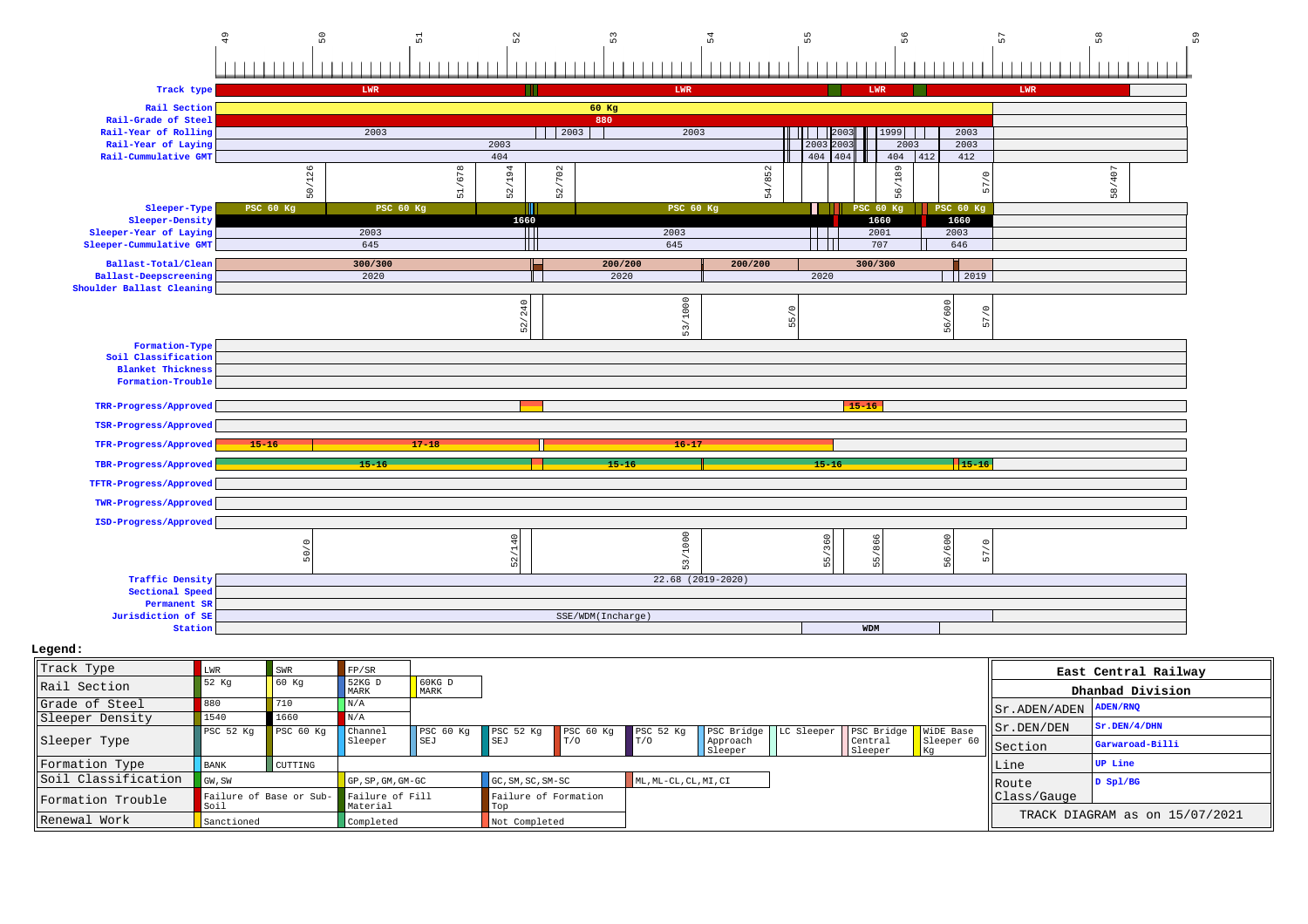|                                     | 59<br>$\rm ^{\circ}$ | 62<br>$\overline{6}$ | $\mathbb{S}^3$ | 64                  | 99<br>59 | $\overline{6}$ | $\frac{8}{6}$<br>69 |
|-------------------------------------|----------------------|----------------------|----------------|---------------------|----------|----------------|---------------------|
| Track type                          |                      |                      |                |                     |          |                |                     |
|                                     |                      |                      |                |                     |          |                |                     |
| Rail Section<br>Rail-Grade of Steel |                      |                      |                |                     |          |                |                     |
| Rail-Year of Rolling                |                      |                      |                |                     |          |                |                     |
| Rail-Year of Laying                 |                      |                      |                |                     |          |                |                     |
| Rail-Cummulative GMT                |                      |                      |                |                     |          |                |                     |
| Sleeper-Type                        |                      |                      |                |                     |          |                |                     |
| Sleeper-Density                     |                      |                      |                |                     |          |                |                     |
| Sleeper-Year of Laying              |                      |                      |                |                     |          |                |                     |
| Sleeper-Cummulative GMT             |                      |                      |                |                     |          |                |                     |
| Ballast-Total/Clean                 |                      |                      |                |                     |          |                |                     |
| <b>Ballast-Deepscreening</b>        |                      |                      |                |                     |          |                |                     |
| Shoulder Ballast Cleaning           |                      |                      |                |                     |          |                |                     |
| Formation-Type                      |                      |                      |                |                     |          |                |                     |
| Soil Classification                 |                      |                      |                |                     |          |                |                     |
| <b>Blanket Thickness</b>            |                      |                      |                |                     |          |                |                     |
| Formation-Trouble                   |                      |                      |                |                     |          |                |                     |
| TRR-Progress/Approved               |                      |                      |                |                     |          |                |                     |
| TSR-Progress/Approved               |                      |                      |                |                     |          |                |                     |
| TFR-Progress/Approved               |                      |                      |                |                     |          |                |                     |
|                                     |                      |                      |                |                     |          |                |                     |
| TBR-Progress/Approved               |                      |                      |                |                     |          |                |                     |
| TFTR-Progress/Approved              |                      |                      |                |                     |          |                |                     |
| TWR-Progress/Approved               |                      |                      |                |                     |          |                |                     |
| ISD-Progress/Approved               |                      |                      |                |                     |          |                |                     |
|                                     |                      |                      |                |                     |          |                |                     |
|                                     |                      |                      |                |                     | 66/290   |                |                     |
| <b>Traffic Density</b>              |                      |                      |                | $22.68$ (2019-2020) |          |                |                     |
| Sectional Speed                     |                      |                      |                |                     |          |                | 100                 |
| Permanent SR                        |                      |                      |                |                     |          |                |                     |
| Jurisdiction of SE                  |                      |                      |                |                     |          |                |                     |
| Station                             |                      |                      |                |                     |          | MXY            |                     |

| Track Type          | LWR                             | SWR       | FP/SR                       |                  |                             |     |                             |                     |                                                                        |                   |               |                                |
|---------------------|---------------------------------|-----------|-----------------------------|------------------|-----------------------------|-----|-----------------------------|---------------------|------------------------------------------------------------------------|-------------------|---------------|--------------------------------|
| Rail Section        | 52 Kq                           | 60 Kq     | 52KG D<br>MARK              | $60KG$ D<br>MARK |                             |     |                             |                     |                                                                        |                   | Sr.ADEN/ADEN  |                                |
| Grade of Steel      | 880                             | 710       | N/A                         |                  |                             |     |                             |                     |                                                                        |                   | Sr.DEN/DEN    |                                |
| Sleeper Density     | 1540                            | 1660      | N/A                         |                  |                             |     |                             |                     |                                                                        |                   | Section       |                                |
| Sleeper Type        | PSC <sub>52</sub> Kq            | PSC 60 Kg | <b>Channel</b><br>Sleeper   | PSC 60 Kg<br>SEJ | PSC 52 Kg PSC 60 Kg<br>SEJ  | T/O | PSC <sub>52 Kq</sub><br>T/0 | Approach<br>Sleeper | PSC Bridge   LC Sleeper   PSC Bridge   WiDE Base<br>Central<br>Sleeper | Sleeper 60   Line |               | <b>UP</b> Line                 |
| Formation Type      | <b>BANK</b>                     | CUTTING   |                             |                  |                             |     |                             |                     |                                                                        |                   | <b>IRoute</b> |                                |
| Soil Classification | GW, SW                          |           | GP, SP, GM, GM-GC           |                  | GC, SM, SC, SM-SC           |     | ML, ML-CL, CL, MI, CI       |                     |                                                                        |                   | Class/Gauge   |                                |
| Formation Trouble   | Failure of Base or Sub-<br>Soil |           | Failure of Fill<br>Material |                  | Failure of Formation<br>Top |     |                             |                     |                                                                        |                   |               | TRACK DIAGRAM as on 15/07/2021 |
| Renewal Work        | Sanctioned                      |           | Completed                   |                  | Not Completed               |     |                             |                     |                                                                        |                   |               |                                |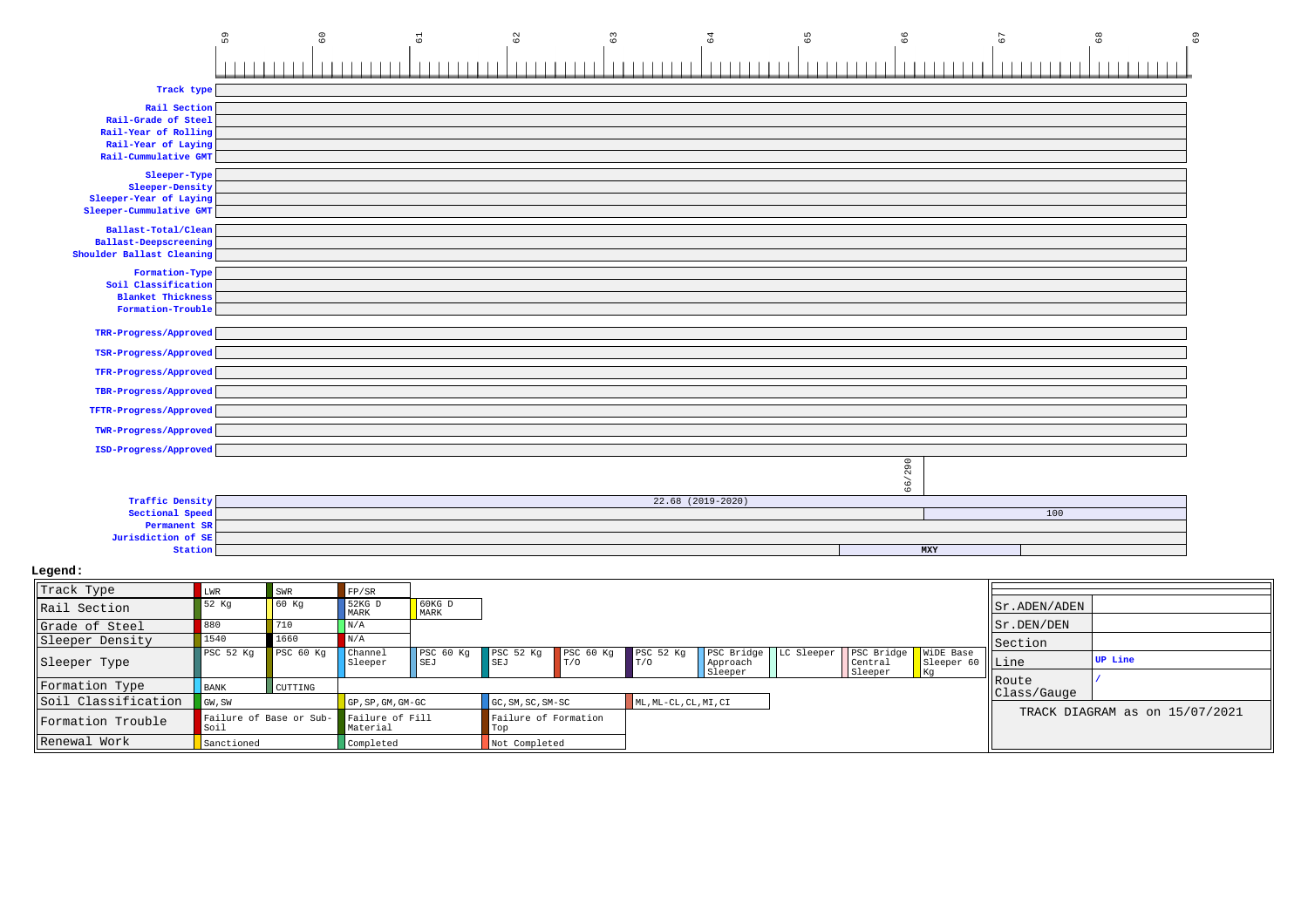|                                                           | $_{69}$     | $\overline{70}$ |                    | $\mathbb{Z}$     | 72               | 73                  |                   | $74$                              | 75         | $76$                             |                               | 77                            | ğ                                |                      | 79 |
|-----------------------------------------------------------|-------------|-----------------|--------------------|------------------|------------------|---------------------|-------------------|-----------------------------------|------------|----------------------------------|-------------------------------|-------------------------------|----------------------------------|----------------------|----|
|                                                           |             |                 |                    |                  |                  |                     |                   |                                   |            |                                  |                               |                               |                                  |                      |    |
| Track type                                                |             |                 |                    |                  |                  |                     |                   |                                   |            |                                  |                               |                               | ${\tt LWR}$                      |                      |    |
| Rail Section                                              |             |                 |                    |                  |                  |                     |                   |                                   |            |                                  |                               |                               | $60$ Kg                          |                      |    |
| Rail-Grade of Steel                                       |             |                 |                    |                  |                  |                     |                   |                                   |            |                                  |                               |                               | 880                              |                      |    |
| Rail-Year of Rolling                                      |             |                 |                    |                  |                  |                     |                   |                                   |            |                                  |                               |                               |                                  | 2019 2019 2019       |    |
| Rail-Year of Laying<br>Rail-Cummulative GMT               |             |                 |                    |                  |                  |                     |                   |                                   |            |                                  |                               |                               | 2019<br>26                       | 26                   |    |
|                                                           |             |                 |                    |                  |                  |                     |                   |                                   |            |                                  |                               |                               |                                  |                      |    |
|                                                           |             |                 |                    |                  |                  |                     |                   |                                   |            |                                  |                               | 77/384                        |                                  | 78/713               |    |
| Sleeper-Type                                              |             |                 |                    |                  |                  |                     |                   |                                   |            |                                  |                               |                               | PSC 60 Kg                        |                      |    |
| Sleeper-Density                                           |             |                 |                    |                  |                  |                     |                   |                                   |            |                                  |                               |                               | 1660                             |                      |    |
| Sleeper-Year of Laying<br>Sleeper-Cummulative GMT         |             |                 |                    |                  |                  |                     |                   |                                   |            |                                  |                               |                               | 2019<br>26                       |                      |    |
|                                                           |             |                 |                    |                  |                  |                     |                   |                                   |            |                                  |                               |                               |                                  |                      |    |
| Ballast-Total/Clean                                       |             |                 |                    |                  |                  |                     |                   |                                   |            |                                  |                               |                               | 350/300                          |                      |    |
| <b>Ballast-Deepscreening</b><br>Shoulder Ballast Cleaning |             |                 |                    |                  |                  |                     |                   |                                   |            |                                  |                               |                               | 2020                             |                      |    |
|                                                           |             |                 |                    |                  |                  |                     |                   |                                   |            |                                  |                               | 77/384                        | 77/884                           |                      |    |
| Formation-Type                                            |             |                 |                    |                  |                  |                     |                   |                                   |            |                                  |                               |                               |                                  |                      |    |
| Soil Classification                                       |             |                 |                    |                  |                  |                     |                   |                                   |            |                                  |                               |                               |                                  |                      |    |
| <b>Blanket Thickness</b>                                  |             |                 |                    |                  |                  |                     |                   |                                   |            |                                  |                               |                               |                                  |                      |    |
| Formation-Trouble                                         |             |                 |                    |                  |                  |                     |                   |                                   |            |                                  |                               |                               |                                  |                      |    |
| TRR-Progress/Approved                                     |             |                 |                    |                  |                  |                     |                   |                                   |            |                                  |                               |                               |                                  |                      |    |
| TSR-Progress/Approved                                     |             |                 |                    |                  |                  |                     |                   |                                   |            |                                  |                               |                               |                                  |                      |    |
| TFR-Progress/Approved                                     |             |                 |                    |                  |                  |                     |                   |                                   |            |                                  |                               |                               |                                  |                      |    |
| TBR-Progress/Approved<br>TFTR-Progress/Approved           |             |                 |                    |                  |                  |                     |                   |                                   |            |                                  |                               |                               |                                  |                      |    |
| TWR-Progress/Approved                                     |             |                 |                    |                  |                  |                     |                   |                                   |            |                                  |                               |                               |                                  |                      |    |
| ISD-Progress/Approved                                     |             |                 |                    |                  |                  |                     |                   |                                   |            |                                  |                               |                               |                                  |                      |    |
|                                                           |             |                 |                    |                  |                  |                     |                   |                                   |            |                                  |                               | 77/384                        |                                  |                      |    |
| <b>Traffic Density</b>                                    |             |                 |                    |                  |                  | $22.68$ (2019-2020) |                   |                                   |            |                                  |                               |                               | $11.12$ (2019-2020)              |                      |    |
| Sectional Speed                                           |             |                 |                    |                  |                  |                     | 100               |                                   |            |                                  |                               |                               |                                  |                      |    |
| Permanent SR                                              |             |                 |                    |                  |                  |                     |                   |                                   |            |                                  |                               |                               |                                  |                      |    |
| Jurisdiction of SE                                        |             |                 |                    |                  |                  |                     |                   |                                   |            |                                  |                               |                               | SSE/RNQ(Incharge)                |                      |    |
| Station                                                   |             |                 |                    |                  |                  |                     |                   |                                   |            |                                  |                               |                               | $\mathbf{D}\mathbf{X}\mathbf{N}$ |                      |    |
| Legend:                                                   |             |                 |                    |                  |                  |                     |                   |                                   |            |                                  |                               |                               |                                  |                      |    |
| Track Type                                                | LWR         | SWR             | FP/SR              |                  |                  |                     |                   |                                   |            |                                  |                               |                               |                                  |                      |    |
|                                                           | 52 Kg       | 60 Kg           | 52KG D             | 60KG D           |                  |                     |                   |                                   |            |                                  |                               |                               |                                  | East Central Railway |    |
| Rail Section                                              |             |                 | MARK               | MARK             |                  |                     |                   |                                   |            |                                  |                               |                               |                                  | Dhanbad Division     |    |
| Grade of Steel                                            | 880         | 710             | N/A                |                  |                  |                     |                   |                                   |            |                                  |                               | Sr.ADEN/ADEN                  |                                  | <b>ADEN/RNQ</b>      |    |
| Sleeper Density                                           | 1540        | 1660            | $\rm N/A$          |                  |                  |                     |                   |                                   |            |                                  |                               | Sr.DEN/DEN                    |                                  | Sr.DEN/4/DHN         |    |
| Sleeper Type                                              | PSC 52 Kg   | $PSC$ 60 $Kg$   | Channel<br>Sleeper | PSC 60 Kg<br>SEJ | PSC 52 Kg<br>SEJ | PSC 60 Kg<br>T/0    | PSC 52 Kg<br>T/0  | PSC Bridge<br>Approach<br>Sleeper | LC Sleeper | PSC Bridge<br>Central<br>Sleeper | WiDE Base<br>Sleeper 60<br>Кg | Section                       |                                  | Garwaroad-Billi      |    |
| Formation Type                                            | <b>BANK</b> | CUTTING         |                    |                  |                  |                     |                   |                                   |            |                                  |                               | Line                          |                                  | <b>UP Line</b>       |    |
| Soil Classification                                       | GW.SW       |                 | GP.SP.GM.GM-GC     |                  | GC.SM.SC.SM-SC   |                     | ML.ML-CL.CL.MT.CT |                                   |            |                                  |                               | $D \rightarrow + \rightarrow$ |                                  | $D$ Spl/RG           |    |

Route Class/Gauge

TRACK DIAGRAM as on 15/07/2021

**D Spl/BG**

GP, SP, GM, GM-GC GC, SM, SC, SM-SC ML, ML-CL, CL, MI, CI<br>
Failure of Formation<br>
Material Top

Not Completed

Failure of Base or Sub-<br>
Failure of Formation<br>
Sanctioned<br>
Sanctioned<br>
Completed<br>
Not Completed<br>
Not Completed

Failure of Base or Sub- Soil

Formation Trouble

Renewal Work